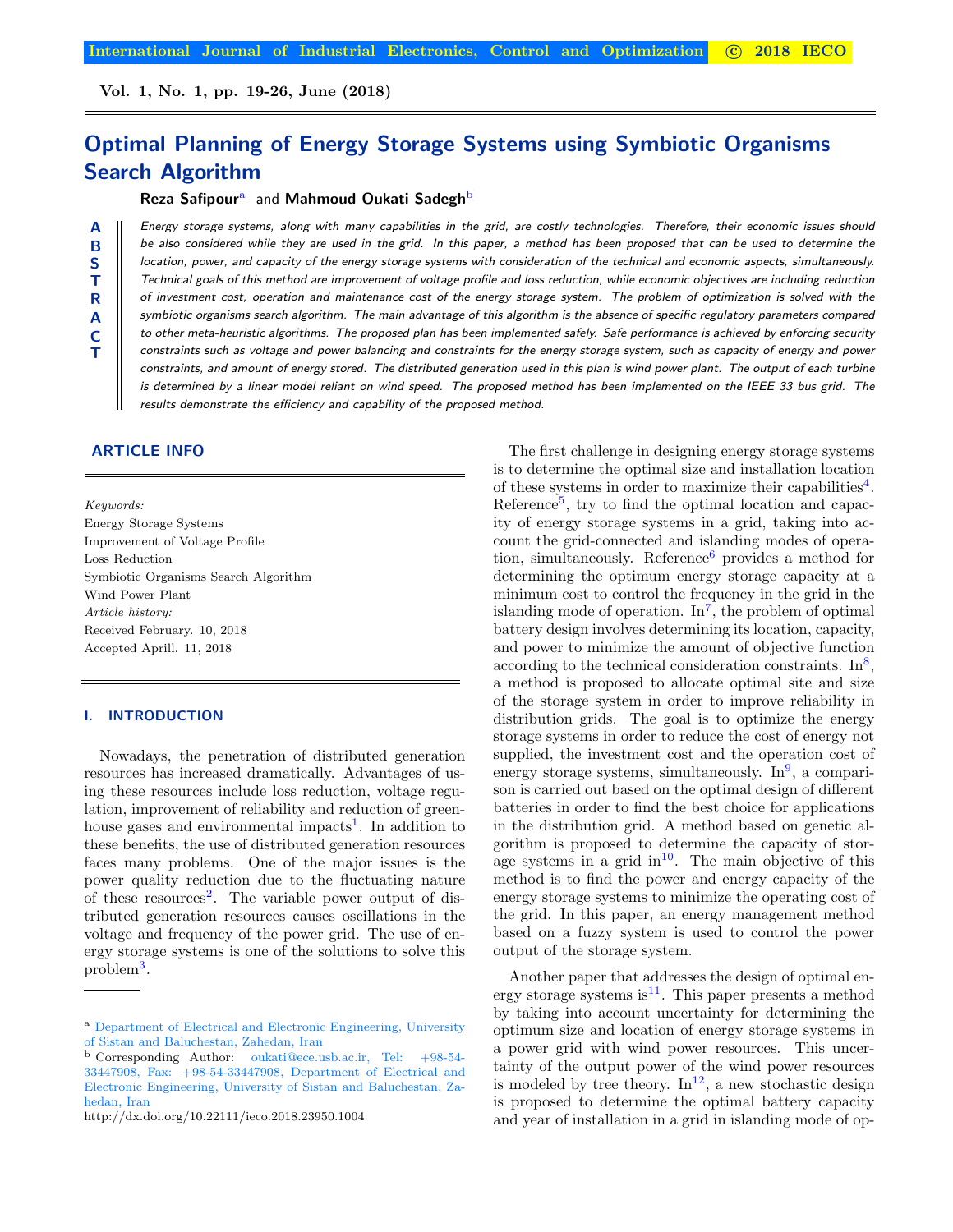eration using battery energy diagram. Optimal decision making minimizes the expected costs during utilization years. The method presented in two steps is solved with the linear programming problem. The optimum values of battery energy and power is determined in the first stage and the optimal battery installation year is determined in the second stage.

Energy storage systems are divided into five categories including chemical, electrochemical, electrical, mechanical and thermal. Batteries are in the category of electrochemical storage systems. These systems convert chemical energy into electrical energy. The batteries are divided into two categories, primary battery and secondary batteries. In the first group, battery is un-rechargeable and in the secondary group, the battery is rechargeable  $13$ . One example of a rechargeable battery is vanadium battery, which is used in grid-scale applications. In this battery, unlike conventional batteries, that store energy in the electrodes, electrolytic solutions are responsible for storing of energy. This action will determine the power and energy capacity, separately. Although the battery has a relatively high investment cost and low energy density, the flexible battery discharge time, power, energy, along with long lifespan, encourage the usage of this type of battery<sup>[14](#page-7-6)</sup>.

The symbiotic organisms search (SOS) algorithm is a novel meta-heuristic algorithm for engineering design and numerical optimization. This algorithm simulates behavioral methods of coexistence between members of an ecosystem that uses these behaviors to survive. The main advantage of this algorithm is the absence of specific regulatory parameters compared to other meta-heuristic algorithms<sup>[15](#page-7-7)</sup>.

In this paper, the location, capacity of energy and power of the energy storage system are determined with the aim of improving the voltage profile and reducing loss in the presence of distributed generation resources. Due to the high investment cost of storage systems, the economic aspects of using these systems, such as investment costs, annual operation and maintenance cost during the design process, are considered in addition to technical aspects. The energy storage system used in this design is a vanadium battery. To solve the optimization problem, the symbiotic organisms search algorithm is used. The results obtained by using this algorithm are compared with the results obtained from the genetic and PSO algorithms to determine the efficiency of the above algorithm. The resource of the distributed generation used in this paper is a wind power plant consisting of several wind turbines. The output power of each turbine is determined by a linear model dependent on wind speed. Later, Section [II](#page-1-0) explains the wind turbine model. In Section [III,](#page-1-1) problem formulation, objective functions and the specified constraints are introduced. Section [IV](#page-2-0) explains the SOS algorithm. Section [V](#page-3-0) presents the results of the simulations carried out. Finally, Section [VI](#page-5-7) is allocated to the conclusion.

# <span id="page-1-0"></span>II. WIND TURBINE MODEL

The wind turbine output power depends on wind speed and turbine characteristics. Therefore, the wind turbine output power  $P_{WT}$  can be modeled using  $(1)^{16}$  $(1)^{16}$  $(1)^{16}$  $(1)^{16}$ .

<span id="page-1-2"></span>
$$
P_{WT} = \begin{cases} 0, & v < v_c \text{ or } v > v_f \\ \alpha v^2 + \beta v + \gamma, & v_c \le v \le v_r \\ P_r, & v_r < v \le v_f \end{cases}
$$
 (1)

In this model,  $v$  is wind speed and  $P_r$  is the nominal turbine output. Also,  $v_r$  is the average amount of wind speed in which wind turbine production is equivalent to nominal power.  $v_c$  is the minimum wind speed, after which the turbine begins to generate power, and  $v_f$  is the maximum wind speed which then stops to maintain the turbine's health and prevent its overturning.

## <span id="page-1-1"></span>III. PROBLEM FORMULATION

#### A. The Objective Function

The optimization goals in this article are summarized as follows:

- 1. Improvement the voltage profile.
- 2. Reduction of losses.
- 3. Reduction of costs that are added to the grid due to the installation of the battery.

Consequently, the objective function consists of three parts as  $(2)$ .

<span id="page-1-3"></span>objective function = min
$$
[F_1 + F_2 + F_3]
$$
 (2)

In this regard  $F_1, F_2, F_3$  are the objective functions that are used to improve the voltage profile, reduction of loss and reduction of costs, respectively.

## 1. Voltage

The objective function is calculated to improve the voltage profile with [\(3\)](#page-1-4). In [\(3\)](#page-1-4), a desired voltage level,  $V_{level}$ , is considered, which is usually 1 pu Then the voltage of each bus is lowered from this desired level to indicate the voltage deviation.

<span id="page-1-4"></span>
$$
F_1 = \sum_{j=1}^{24} \sum_{i=1}^{33} |V_{level} - V_i^j|
$$
 (3)

In this regard,  $V_i^j$  is the voltage of the *i*-th bus at *j*-th hour.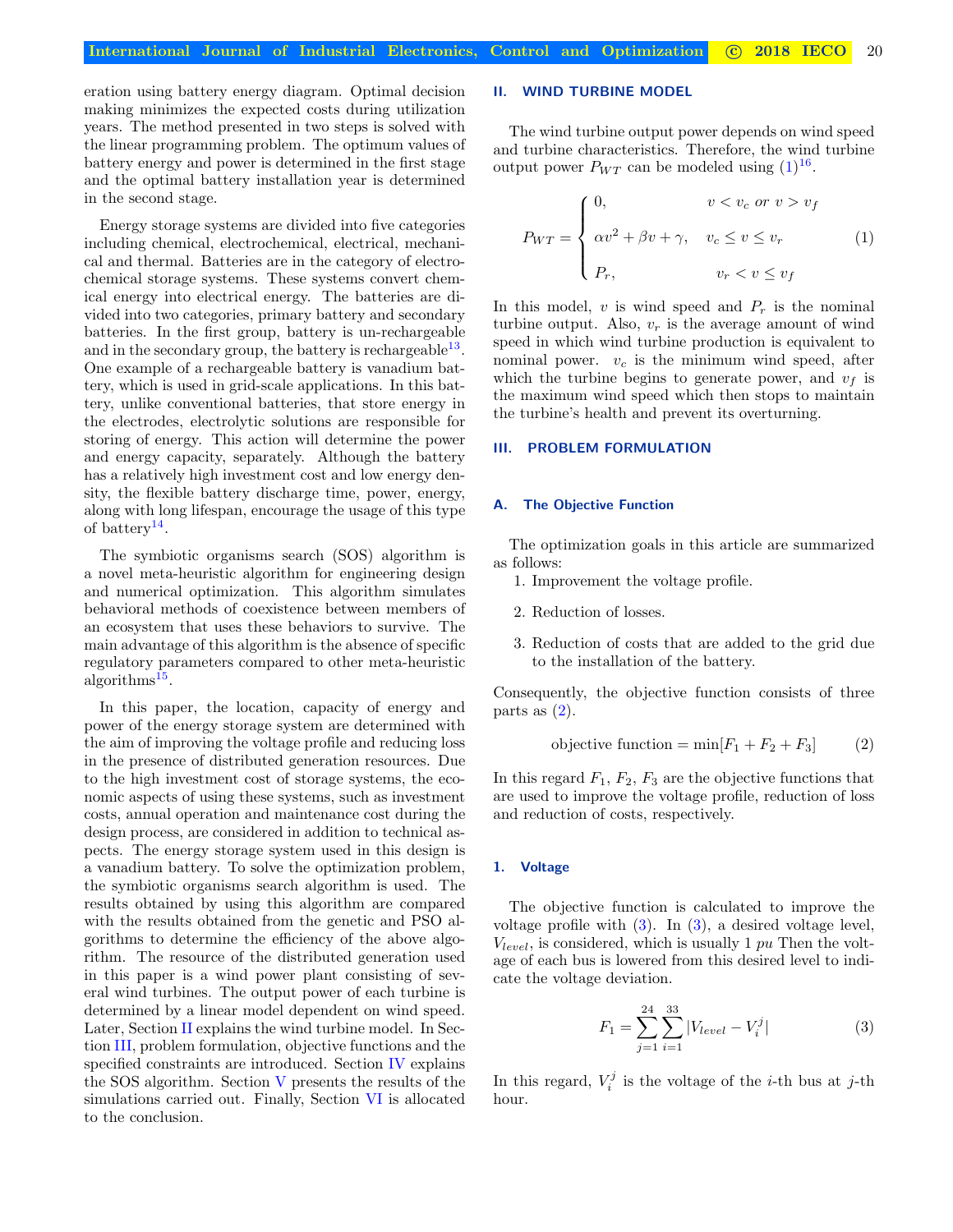# 2. Power loss

<span id="page-2-1"></span>The active power loss in each branch are obtained by  $(4)$ :

$$
P_{loss} = real[(V_i - V_j) \times I_n^*]
$$
 (4)

In this case,  $V_i$  is the voltage of bus i and  $I_n$  is the current of the branch n. Then, using  $(5)$ , the total amount of loss is calculated in all branches.

<span id="page-2-2"></span>
$$
F_2 = \sum_{j=1}^{24} \sum_{i=1}^{37} (P_i^{loss})_j
$$
 (5)

## 3. The cost of the energy storage system

A review over costs of energy storage systems, certifies that the cost of these systems is a function of their nominal power and energy. In order to verify the economical aspect of installation of energy storage systems, this paper takes into account the costs of investment, operation and maintenance<sup>[6](#page-5-5)</sup>.

The investment cost (IC) of an energy storage system is expressed in [\(6\)](#page-2-3):

<span id="page-2-3"></span>
$$
IC = PC \times P_{batt} + EC \times C_{batt} \tag{6}
$$

In this case,  $P_{batt}$  (kW) is power and  $C_{batt}$  (kWh) is energy capacity and PC  $(\frac{1}{8}{\mu}W)$  is power coefficient and  $EC$  (\$/kWh) is energy coefficient of battery.

<span id="page-2-4"></span>Costs related to the operation and maintenance (OC) of an energy storage system can be expressed as follows:

$$
OC = CC \times P_{batt} + VC \times E_d \tag{7}
$$

In Eq. [\(7\)](#page-2-4),  $CC$  (\$/kW/year) is the constant coefficient and  $VC$  (\$/kWh/year) shows the variable coefficient for the cost of operation and maintenance.  $E_d$  (kWh/year) is the annual discharged energy of the energy storage system.

The total cost of the battery  $(C_T)$  in the grid is the total cost of investment and the cost of operation and maintenance.

$$
F_3 = C_T = IC + OC \tag{8}
$$

Since, the unit of  $F_1$  and  $F_2$  functions are pu and unit of function  $F_3$  is dollar, in order to equalize the units, the function  $F_3$  is multiplied by a weighting factor.

## B. Considered Constraints

#### <span id="page-2-5"></span>1. Battery constraints

$$
C_{batt}^{min} \le C_{batt} \le C_{batt}^{max} \tag{9}
$$

$$
P_{batt}^{min} \le P_{batt} \le P_{batt}^{max} \tag{10}
$$

<span id="page-2-6"></span>In Eq.  $(9)$ ,  $C_{batt}$  is the energy capacity of the battery in kWh. Also,  $C_{batt}^{min}$  is the minimum nominal energy capacity, and  $C_{batt}^{max}$  is the maximum nominal energy capacity which are equal to 1500 and 2000, respectively.

P

In Eq. [\(10\)](#page-2-6),  $P_{batt}$  is the power of the battery in kW. Also,  $P_{batt}^{min}$  is the minimum nominal power and  $P_{batt}^{max}$  is the maximum nominal power that will be 300 and 500, respectively.

In each hour, the battery state of charge (SOC) should be update. For this purpose,  $(11)$  and  $(12)$ , which are respectively used in charging and discharging modes, are  $utilized<sup>17</sup>$  $utilized<sup>17</sup>$  $utilized<sup>17</sup>$ .

<span id="page-2-8"></span><span id="page-2-7"></span>
$$
SOC^{t} = SOC^{t-1} + \frac{P_{batt}^{t} \times \Delta T \times \eta_{c}}{C_{batt}} \tag{11}
$$

$$
SOC^{t} = SOC^{t-1} - \frac{P_{batt}^{t} \times \frac{\Delta T}{\eta_d}}{C_{batt}} \tag{12}
$$

In equations [\(11\)](#page-2-7) and [\(12\)](#page-2-8),  $\eta_c$  is charging efficiency and  $\eta_d$  is discharging efficiency which both are 70%. Also, the stored energy in the battery should be limited.

<span id="page-2-9"></span>
$$
0 \le E^t \le \bar{E} \tag{13}
$$

In Eq. [\(13\)](#page-2-9),  $\bar{E}$  is the capacity of battery energy.

#### <span id="page-2-10"></span>2. Grid constraints

$$
V_{min} \le V_{b,t} \le V_{max}, \ b = 1, 2, \cdots, 33 \tag{14}
$$

In the Eq. [\(14\)](#page-2-10),  $V_{min}$  is the minimum voltage and  $V_{max}$ is the maximum voltage of each bus with values of 0.9 and 1.1 pu, respectively.

<span id="page-2-11"></span>
$$
P_{WT}^t + P_{Grid}^t = P_{batt}^t + P_{Load}^t + P_{loss}^t \tag{15}
$$

In the Eq. [\(15\)](#page-2-11),  $P_{WT}^t$ , the power of the wind turbine,  $P_{Grid}^{t}$ , grid power,  $\ddot{P}_{Load}^{t}$ , the load power and  $P_{loss}^{t}$  indicate the power loss per hour. The power of the battery will be negative during charging time, and positive at discharging time.

#### <span id="page-2-0"></span>IV. SYMBIOTIC ORGANISMS SEARCH ALGORITHM

The symbiotic organisms search algorithm takes the form of interactions between organisms in nature. Because all creatures depend on other species for nutrition and survival, they rarely live alone. This relationship is based on dependence as a symbiotic. There are various symbiotic relationships in nature. A symbiotic relationship between the two species that benefits from both species is mutualism. The other symbiotic relationship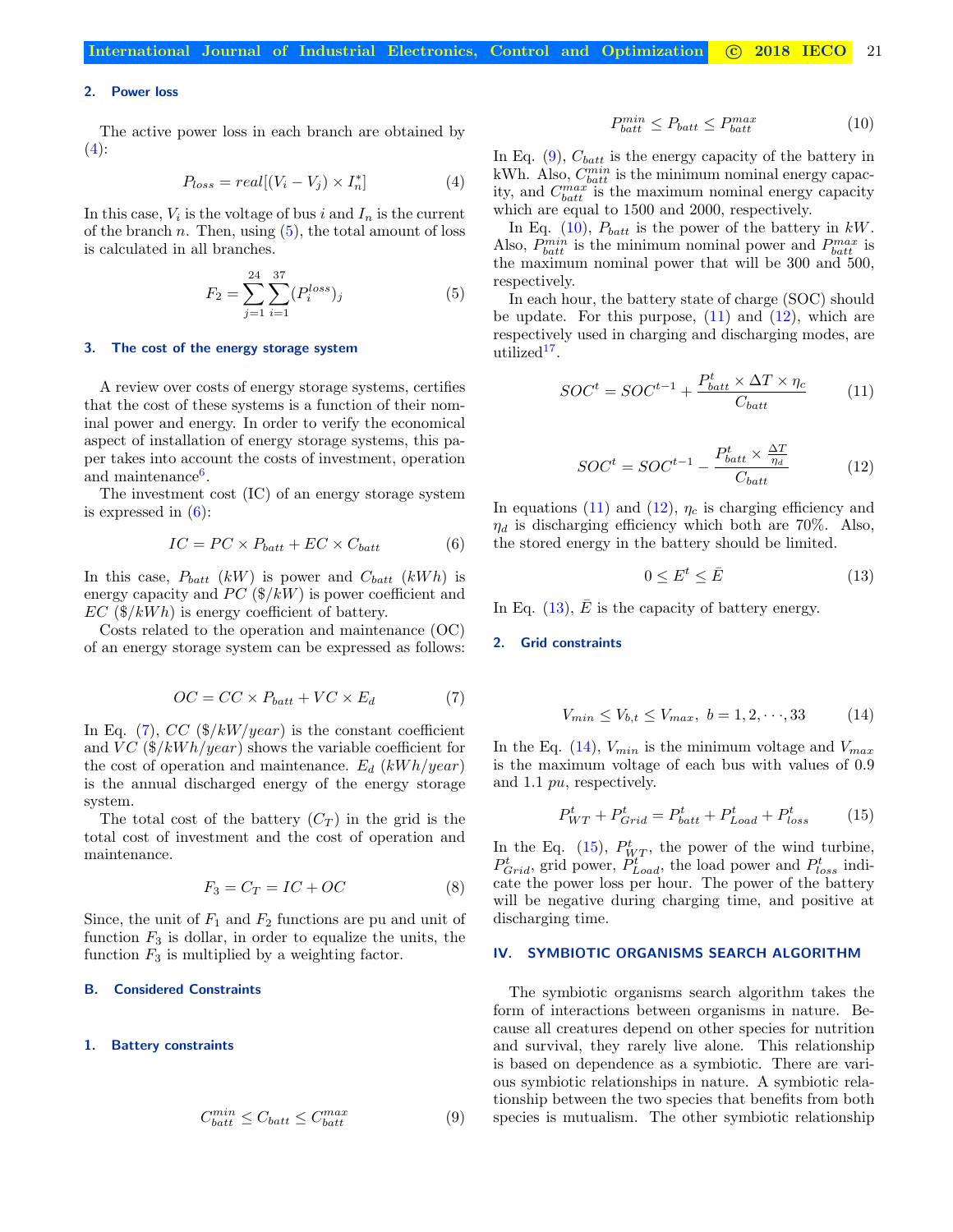between the two species is that one species benefits from other while this has no effect on the other species. This is known as commensalism. Another symbiotic relationship is parasitism which occurs between two species of which one species is beneficial and the other species are harmed.

The SOS algorithm, similar to all population-based algorithms, uses a number of candidate solutions to find the optimal solution. This algorithm begins with an initial population called the ecosystem. In the initial ecosystem, some members are randomly generated in search space. Each member presents a candidate's solution to the problem, which is related to the degree of compatibility, and indicates the degree of compliance with the target.

In this algorithm, three phases are used to generate new solution in the next iteration. These three phases are mutualism, commensalism and parasitism.

# A. Mutualism Phase

 $X_i$  is the *i*-th member ecosystem and  $X_j$  is another member that is randomly chosen to interact with  $X_i$ . Both members are used in a mutualism relationship with the goal of increasing survival in an ecosystem. The new candidate's solutions for  $X_i$  and  $X_j$  are calculated based on the mutualism relationship between the members,  $(16)$  and  $(17)$  are modeled.

$$
X_{inew} = X_i + rand(0,1) \times (X_{best}
$$

$$
- MUTUALVECTOR \times BF_1) \quad (16)
$$

$$
X_{jnew} = X_j + rand(0,1) \times (X_{best}
$$

$$
- MUTUALVECTOR \times BF_2) \quad (17)
$$

$$
MUTUAL\_VECTOR = \frac{X_i + X_j}{2} \tag{18}
$$

In equations  $(16)$  and  $(17)$ , rand  $(0, 1)$  is the vector of random numbers, and  $X_{best}$  is the member that has the highest degree of compliance with the ecosystem. Benefit factors  $(BF_1 \text{ and } BF_2)$  randomly selected 1 or 2 indicate the benefit level of each member from the relationship. Finally, if the new compatibility value of members is more than the amount of compatibility in previous iterations, members will be updated.

#### B. Commensalism Phase

Similar to the mutualism phase, member  $X_j$  is randomly selected from the ecosystem for interacting with  $X_i$ . In this situation, the member  $X_i$  tries to benefit from the relationship. However, the member  $X_i$  will not benefit from this relationship and will not also be harmed. The answer to the new candidate  $X_i$ , which is calculated on the basis of the commensalism relation between the members  $X_i$  and  $X_j$ , is modeled in [\(19\)](#page-3-3). The member  $X_j$ 

will be updated if the new compatibility value is greater than the compatibility level in previous iterations.

<span id="page-3-3"></span>
$$
X_{inew} = X_i + rand(-1,1) \times (X_{best} - X_j)
$$
 (19)

# C. Parasitism Phase

In this phase, the member  $X_i$  creates a parasitic-like parasite by creating an artificial parasite called the parasitic vector. Then the member  $X_j$  is randomly selected from the ecosystem and feeds the parasite vector as the host. Parasite vector attempts to replace the member  $X_i$ in the ecosystem. The compatibility degree of both members are calculated. If the parasite vector has a better compatibility degree, the member  $X_j$  will be destroyed and replaced by the ecosystem. If the  $X_i$  compatibility degree is better,  $X_j$  is no longer a parasite, and the parasite vector will not be able to survive in this ecosystem any more.

# <span id="page-3-0"></span>V. SIMULATION AND RESULTS

To investigate the proposed method, it is implemented on the standard IEEE 33 buses grid. This is performed as the study system. Fig. [1](#page-4-0) shows this grid.

<span id="page-3-1"></span>Information about this grid is presented in  $18$ . The grid includes a wind power plant with 180 turbines, which is considered as DG and connected to the bus 9. The rated power of each turbine is 20 kW and the rated capacity of the power plant is 3.6 MW. Wind turbine power is dependent on wind speed, Fig. [2](#page-4-1) shows the wind speed at any hour of a day. The value of the parameters used in Eq. [\(1\)](#page-1-2) including  $\alpha$ ,  $\beta$  and  $\gamma$  are respectively 0.144  $kWs^2/m^2$ , -1.152  $kWs/m$  and 2.268  $kW$ .

<span id="page-3-2"></span>By using [\(1\)](#page-1-2) and the wind speed values shown in Fig. [2,](#page-4-1) the output of each wind turbine can be obtained. Fig. [3](#page-4-2) shows the output power of the wind power plant over a period of 24 hours. Also, Fig. [4](#page-4-3) shows the daily load curve connected to the grid.

The battery used in this grid is a vanadium and the characteristics of which are given in Table [I.](#page-4-4) The goal is to find the optimal location for installation and besides determine the optimal capacity of the battery in the target grid in such a way that the objective function is optimized. In this paper, the symbiotic organisms search algorithm is used to obtain optimal solutions. Finally, the results are compared with well-known and successful algorithms, i.e., Genetic and PSO. The simulation is then carried out in four scenarios:

- 1. In the grid, only wind power plant (without storage system) is used.
- 2. In the grid, both wind power plant and optimized storage(optimizes with GA algorithm) are used.
- 3. In the grid, both wind power plant and optimized storage(optimizes with PSO algorithm) are used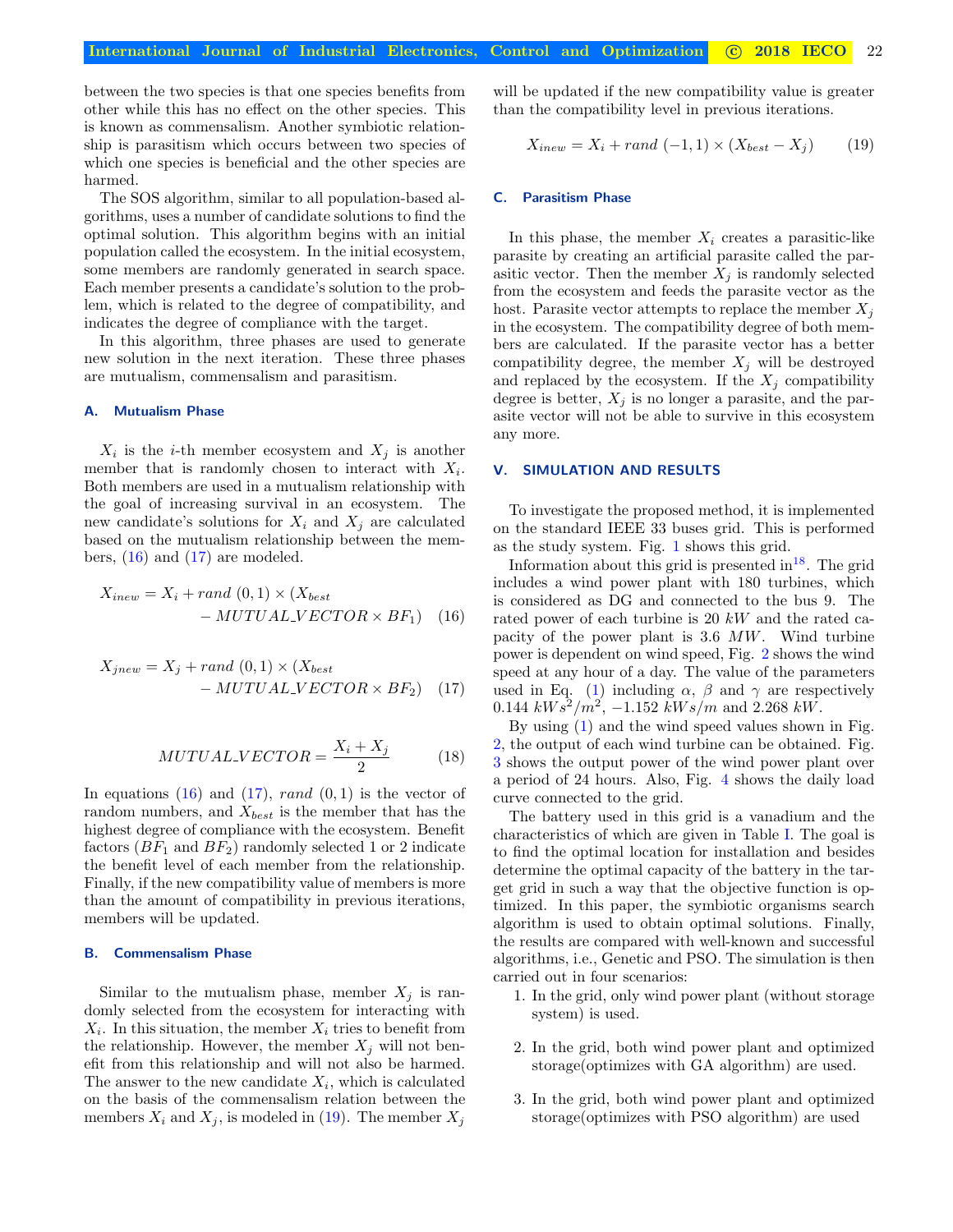| Tribull 1. Charactristics of vanadium battery |                   |                |                |                  |           |
|-----------------------------------------------|-------------------|----------------|----------------|------------------|-----------|
| Parameter                                     | Efficiency<br>'%` | $(\$/kW/year)$ | $(\$/kW/year)$ | LU<br>$(\$/kWh)$ | $(\$/kW)$ |
| value                                         | 76                |                |                | 100              | 426       |

<span id="page-4-4"></span>TABLE I. Charactristics of vanadium battery[6](#page-5-5)



<span id="page-4-0"></span>FIG. 1. IEEE standard 33 buses grid.



<span id="page-4-1"></span>FIG. 2. Wind speed at each hour of a day.

4. In the grid, both wind power plant and optimized storage(optimizes with SOS algorithm) are used

First, simulation is performed to achieve the first two objectives, improvement of the voltage profile and reduction the loss. This is carried out without considering the economic considerations (the constraints of power and energy of battery are not considered). The results are presented in Table [II.](#page-5-8)

The values of voltage deviation, loss, and cost are shown Table [III.](#page-5-9)

Using the obtained values, it is shown that optimization of the voltage profile and loss is achieved to an acceptable level. But without considering the economic considerations, the capacity for the battery is not optimal and due to the high cost of buying and operating, a large cost is imposed to the grid. Therefore, third objective needs to be considered, namely as the reduction of costs in the objective function.

In the following, simulation is carried out by taking into account economic considerations and in order to optimize the three objective functions introduced in Section [III.](#page-1-1) Table [IV](#page-5-10) shows the location of installation, power capacity and energy capacity of battery.



<span id="page-4-2"></span>FIG. 3. Output power of the wind power plant.



<span id="page-4-3"></span>FIG. 4. Daily load curve connected to the grid.

Also, the value of the regulatory parameters related to each of the algorithms is given in Table [V.](#page-5-11) The number of iterations for all algorithms is 200.

Table [VI](#page-5-12) shows the values of voltage deviations in all buses and loss in the four scenarios in a day and the total cost of the energy storage system in one year. According to the results, the SOS algorithm generally provides better responses.

The grid loss are broken down every hour during the day for the mentioned scenarios in Fig. [5.](#page-6-0) The values of loss in each hour on the graph of scenario 1 differ from other graphs, it is due to the use of the battery. During the hours which the battery is being charged, the loss is reduced and during hours which the battery is discharged, the loss is increased. Also, the differences in values on the graphs of scenarios 2, 3, and 4 are due to alterations in the location, energy, and power provided for the battery in each algorithm.

In order to feed the load connected to the grid, we use three main resources which are included in the main grid, wind power plant, and battery. Fig. [6](#page-6-1) shows the contribution of each resource in feeding the load. In this Figure, the blue diagram is the load curve connected to the grid. Also, yellow, green, and red columns are grid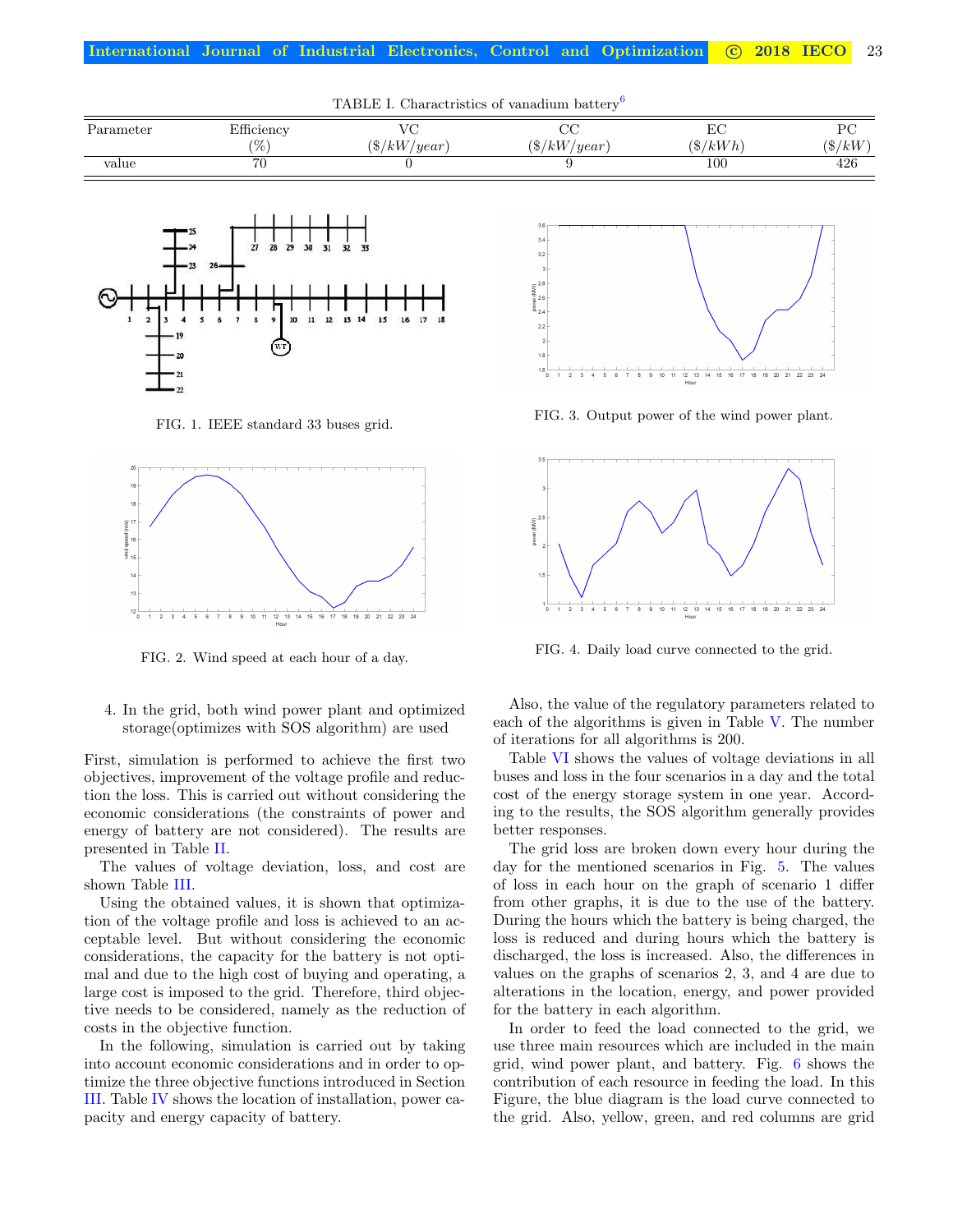| Algorithm  | Location of     | Power    | Energy   |
|------------|-----------------|----------|----------|
| used       | installation    | capacity | capacity |
|            | (number of bus) | 'kW      | (kWh)    |
| SOS.       | 15              | 511      | 1783     |
| <b>PSO</b> | 16              | 511      | 2006     |
| G A        | 15              | 445      | 1786     |

<span id="page-5-8"></span>TABLE II. Information of location and battery size

<span id="page-5-9"></span>TABLE III. Voltage deviation, loss and cost values in all scenarios

| Scenario   | Voltage deviation | Loss value | Cost value |
|------------|-------------------|------------|------------|
|            | (pu)              | $\hat{u}$  | (dollar)   |
| Scenario 1 | 11.39             | 3.52       |            |
| Scenario 2 | 8.51              | 3.07       | 370375     |
| Scenario 3 | 8.14              | 3.06       | 422885     |
| Scenario 4 | 8.16              | 3.06       | 400585     |

power, battery power, and wind turbine output power, respectively.

Fig. [7,](#page-6-2) shows the grid bus voltage at the peak hour when the battery is in its discharge state. In this figure, four graphs are presented for each of the scenarios. The results show the efficiency of the energy storage system in improving the voltage profile.

The minimum value of voltage at all hours of the day for different scenarios is shown in Fig. [8.](#page-6-3) According to this figure, at moments in which the battery is in charge, this amount is less than the amount that is obtained when battery is not used. But at moments when the battery is in a discharge state, this amount is greater than the amount that is obtained when battery is not used.

# <span id="page-5-7"></span>VI. CONCLUSIONS

In this paper, the utilization of energy storage systems in the grid with the aim of improving the voltage profile and reducing loss in the presence of distributed generation resource with variable generation power is investigated. Since energy storage systems have a high investment, operating and maintenance cost, the economic aspects of their application are considered alongside technical aspects. Using the proposed method, optimal installation location, the optimal power and energy capacity of battery are determined. The SOS

<span id="page-5-10"></span>TABLE IV. Information of location and battery size

| Algorithm  | Location of     | Power    | Energy   |
|------------|-----------------|----------|----------|
| used       | installation    | capacity | capacity |
|            | (number of bus) | (kW)     | (kWh)    |
| <b>SOS</b> | 18              | 304      | 1536     |
| <b>PSO</b> | 15              | 304      | 1568     |
| G A        | 15              | 304      | 1551     |

<span id="page-5-11"></span>TABLE V. Regulatory parameters related to each of the algorithms

| Algorithm used | Parameter  | Value |
|----------------|------------|-------|
| <b>SOS</b>     | population | 50    |
|                | population | 50    |
| GA.            | crossover  | 0.2   |
|                | mutation   | 0.6   |
|                | population | 50    |
| <b>PSO</b>     | W          | 0.8   |
|                | $C_1$      | 1.5   |
|                | C,         | 1.5   |
|                |            |       |

<span id="page-5-12"></span>TABLE VI. Voltage deviation, loss and cost values in all scenarios

| Scenario   | Voltage deviation | Loss value | Cost value |
|------------|-------------------|------------|------------|
|            | (pu)              | (MW)       | (dollar)   |
| Scenario 1 | 11.39             | 3.52       |            |
| Scenario 2 | 9.26              | 3.18       | 287340     |
| Scenario 3 | 9.26              | 3.18       | 289040     |
| Scenario 4 | 9.17              | 3.21       | 285840     |

algorithm is used to optimize the objective function and forward-backward method is applied to calculate the load flow. The results show that the proposed method of optimal use of energy storage systems in compliance with the practical grid constraints, provides two technical and economic benefits. In the end, the results of the SOS algorithm are compared with the results of genetic and PSO algorithms and the advantages of each are discussed.

## **REFERENCES**

- <span id="page-5-0"></span><sup>1</sup>E. Naderi, H. Seifi and M. S. Sepasian, "A dynamic approach for distribution system planning considering distributed generation,"IEEE Transaction on Sustainable Energy, Vol. 27, No. 3, pp. 1313-1322, 2012.
- <span id="page-5-1"></span><sup>2</sup>B. K. kang, S. T. kim, B. C. sung and J. W. park, "A Study on Optimal Sizing of Superconducting Magnetic Energy Storage in Distribution Power System,"IEEE Transaction on Applied Superonductivity, Vol. 22, No. 3, pp. 5701004-5701004, 2012.
- <span id="page-5-2"></span><sup>3</sup>A. A. Akhil, G. Huff, A. B. Currier, B. C. Kaun, D. M. Rastler, S. B. Chen, A. L. Cotter, D. T. Bradshaw and W. D. Gauntlett, DOE/EPRI 2013 Electricity storage handbook in collaboration with NRECA, USA, 2013.
- <span id="page-5-3"></span><sup>4</sup>J. Lei and Q. Gong, "Operating strategy and optimal allocation of large-scale VRB energy storage system in active distribution networks for solar/wind power applications,"IET Generation, Transmission & Distribution, Vol. 11, No. 9, pp. 2403-2411, 2017.
- <span id="page-5-4"></span> $^{5}\mathrm{A}.$  Beiranvand, M. Mahdavi, L. Li, S. Zhu and J. Zheng, "Finding the optimal place and size of an energy storage system for the daily operation of microgrids considering both operation modes simultaneously,"in IEEE International Conference on Power System Technology (POWERCON), pp. 1-6, 2016.
- <span id="page-5-5"></span> $\rm^6T.$  Kerdphol, K. Fuji, Y. Mitani, M. Watanabe and Y. Qudaih, "Optimization of a battery energy storage system using particle swarm optimization for stand-alone microgrids,"Electrical Power and Energy Systems, Vol. 81, pp. 32-39, 2016.
- <span id="page-5-6"></span><sup>7</sup>M. Sedghi, A. Ahmadian and M. Aliakbar-Golkar, "Optimal storage planning in active distribution network considering uncer-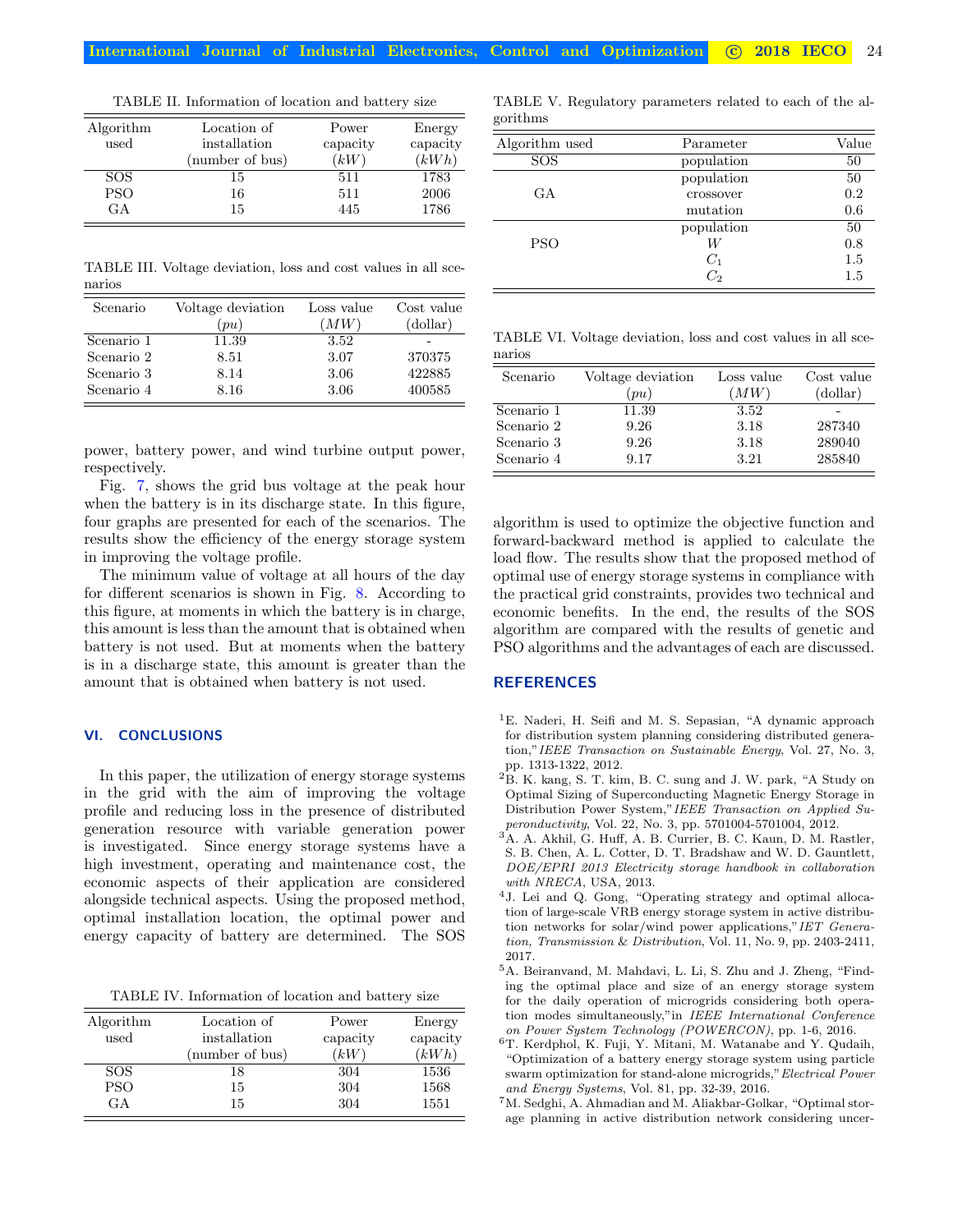

<span id="page-6-0"></span>FIG. 5. Loss in each hour of day in all scenarios.



<span id="page-6-1"></span>FIG. 6. Contribution of each resource in feeding the load.



<span id="page-6-2"></span>FIG. 7. Voltage of each bus at peak time in all scenarios.



<span id="page-6-3"></span>FIG. 8. Minimum value of voltage at all hours of the day for all scenarios.